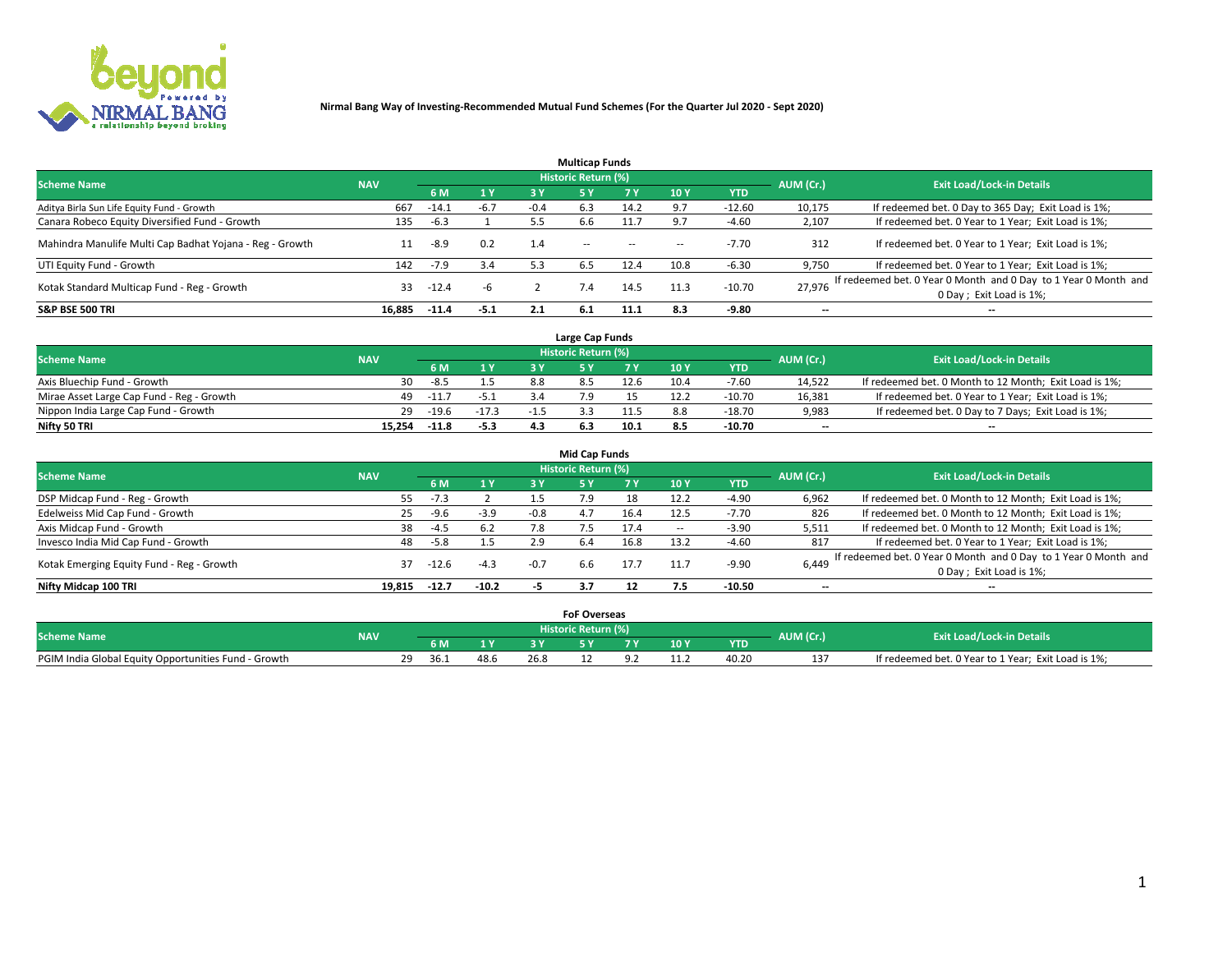

| Large & Midcap                                   |            |         |        |     |                     |      |      |            |                          |                                                      |  |  |  |  |
|--------------------------------------------------|------------|---------|--------|-----|---------------------|------|------|------------|--------------------------|------------------------------------------------------|--|--|--|--|
| <b>Scheme Name</b>                               | <b>NAV</b> |         |        |     | Historic Return (%) |      |      |            | AUM (Cr.)                | <b>Exit Load/Lock-in Details</b>                     |  |  |  |  |
|                                                  |            | 6 M     | 1 Y    | 3 Y |                     | 7 V  | 10Y  | <b>YTD</b> |                          |                                                      |  |  |  |  |
| Mirae Asset Emerging Bluechip Fund - Growth      | 54         | -8.4    | 1.9    | 4.6 | -1.9                | 22.7 | 18.: | $-6.60$    | 9,834                    | If redeemed bet. 0 Year to 1 Year; Exit Load is 1%;  |  |  |  |  |
| Canara Robeco Emerging Equities - Growth         | 91         | $-7.5$  | $-0.9$ | 1.8 | 8.4                 | 20.8 | 15.2 | $-5.80$    | 5,162                    | If redeemed bet. 0 Year to 1 Year; Exit Load is 1%;  |  |  |  |  |
| Principal Emerging Bluechip Fund - Growth        | 99         | -9.6    | $-1.9$ | 0.2 |                     | 17.5 | 12.3 | $-8.10$    | 1,918                    | If redeemed bet. 0 Day to 365 Days; Exit Load is 1%; |  |  |  |  |
| Invesco India Growth Opportunities Fund - Growth | 32         | $-11.6$ | $-3.5$ | 3.2 | 6.2                 | 12.9 | 10.3 | $-10.70$   | 2,498                    | If redeemed bet. 0 Year to 1 Year; Exit Load is 1%;  |  |  |  |  |
| Sundaram Large and Mid Cap Fund - Reg - Growth   | 31         | $-16.0$ | $-8.6$ |     | 6.1                 | 12.8 | 8.4  | $-14.90$   | 1,113                    | If redeemed bet. 0 Day to 365 Days; Exit Load is 1%; |  |  |  |  |
| NIFTY Large Midcap 250 TRI                       | 6.750      | $-10.6$ | $-4.9$ | 1.4 | 6.7                 |      | 9.3  | $-9.00$    | $\overline{\phantom{a}}$ | $- -$                                                |  |  |  |  |

|                                                     |            |         |        | <b>Focused Funds</b>       |      |        |            |                          |                                                        |
|-----------------------------------------------------|------------|---------|--------|----------------------------|------|--------|------------|--------------------------|--------------------------------------------------------|
| <b>Scheme Name</b>                                  | <b>NAV</b> |         |        | <b>Historic Return (%)</b> |      |        |            | AUM (Cr.)                | <b>Exit Load/Lock-in Details</b>                       |
|                                                     |            | 6 M     | 1 Y    |                            |      | 10 Y   | <b>YTD</b> |                          |                                                        |
| Axis Focused 25 Fund - Growth                       | 28         | $-10.1$ | 0.7    | 8.8                        | 13.1 | $\sim$ | $-8.90$    | 10,399                   | If redeemed bet. 0 Month to 12 Month; Exit Load is 1%; |
| ICICI Prudential Focused Equity Fund - Ret - Growth | 29         | $-1.0$  | $-0.6$ |                            | 10.2 |        | 1.20       | 681                      | If redeemed bet. 0 Year to 1 Year; Exit Load is 1%;    |
| SBI Focused Equity Fund - Growth                    | 141        | $-9.3$  | -1.4   |                            | 14.6 |        | $-8.3C$    | 8,962                    | If redeemed bet. 0 Year to 1 Year; Exit Load is 1%;    |
| S&P BSE 500 TRI                                     | 16.885     | -11.    | $-5.1$ |                            |      |        | $-9.80$    | $\overline{\phantom{a}}$ | $- -$                                                  |

|                              |            |         |         |                     | <b>Small Cap Funds</b> |      |      |            |           |                                                     |
|------------------------------|------------|---------|---------|---------------------|------------------------|------|------|------------|-----------|-----------------------------------------------------|
| <b>Scheme Name</b>           | <b>NAV</b> |         |         | Historic Return (%) |                        |      |      |            | AUM (Cr.) | <b>Exit Load/Lock-in Details</b>                    |
|                              |            | 6 M     |         |                     |                        |      | 10Y  | <b>YTD</b> |           |                                                     |
| HDFC Small Cap Fund - Growth | 33.        | $-17.1$ | $-20.1$ |                     | 4.8                    |      |      | $-14.30$   | 7,511     | If redeemed bet. 0 Year to 1 Year; Exit Load is 1%; |
| SBI Small Cap Fund - Growth  | 50         | -8.4    | $-0.8$  |                     |                        | 21.9 | 16.3 | $-6.30$    | 3,917     | If redeemed bet. 0 Year to 1 Year; Exit Load is 1%; |
| Nifty Smallcap 100 TRI       | 6.020      | -19.9   | $-18.6$ | $-12.8$             | $-1.6$                 | 8.6  |      | $-16.00$   | $- -$     | $- -$                                               |

| ELSS Schemes (Tax Saving u/s 80-C)           |            |         |        |                            |            |        |                          |            |                          |                                  |  |  |  |
|----------------------------------------------|------------|---------|--------|----------------------------|------------|--------|--------------------------|------------|--------------------------|----------------------------------|--|--|--|
| <b>Scheme Name</b>                           | <b>NAV</b> |         |        | <b>Historic Return (%)</b> |            |        |                          |            | AUM (Cr.)                | <b>Exit Load/Lock-in Details</b> |  |  |  |
|                                              |            | - 6 M   | 1Y     | 3 Y                        | <b>5Y</b>  | 7 Y    | 10 Y                     | <b>YTD</b> |                          |                                  |  |  |  |
| Aditya Birla Sun Life Tax Relief 96 - Growth | 30         | $-7.7$  | $-0.2$ |                            | 6.6        | 14.7   | 10                       | $-6.60$    | 10,101                   | Nil                              |  |  |  |
| Axis Long Term Equity Fund - Growth          | 44         |         | $-1.5$ |                            |            | 16.1   | 14.3                     | $-10.20$   | 20,292                   | Nil                              |  |  |  |
| Canara Robeco Equity Tax Saver Fund - Growth | 65         | $-5.6$  | 0.2    | 5.6                        | b.7        | 12.4   | 9.9                      | $-4.40$    | 992                      | Nil                              |  |  |  |
| Invesco India Tax Plan - Growth              | 50         | $-8.8$  | $-1.5$ |                            | 6.5        | 14.4   | 11.3                     | $-7.60$    | 997                      | Nil                              |  |  |  |
| Mirae Asset Tax Saver Fund - Reg - Growth    | 18         | $-9.9$  | $-1.3$ |                            | $\sim$ $-$ | $\sim$ | $\overline{\phantom{a}}$ | $-8.10$    | 3,538                    | Nil                              |  |  |  |
| S&P BSE 200 TRI                              | 5,483      | $-11.1$ | $-4.6$ |                            |            | 11.1   | 8.6                      | $-9.80$    | $\overline{\phantom{a}}$ | $- -$                            |  |  |  |

# 2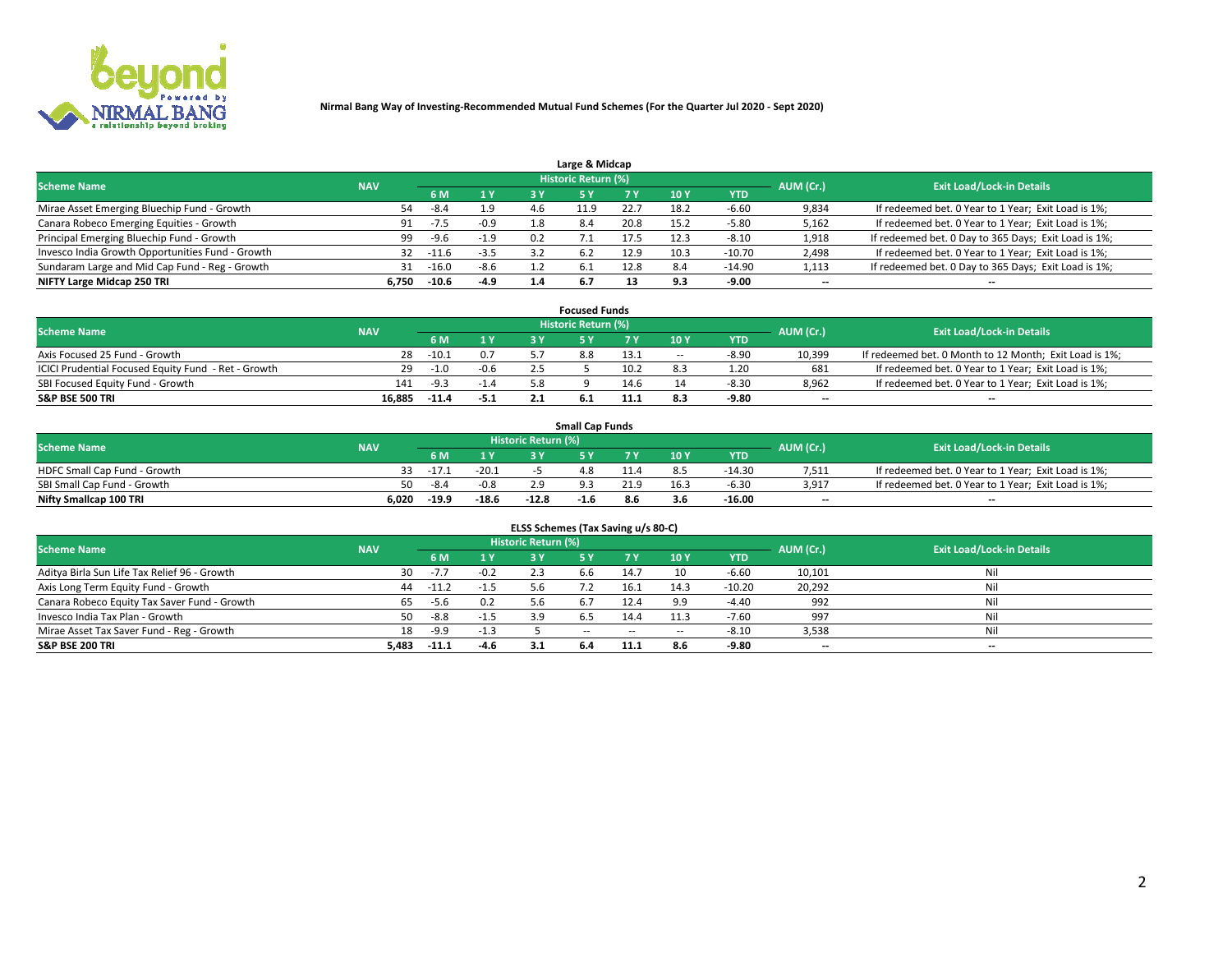

|                                                        |            |            |        |                            | <b>Solution Oriented</b> |      |                          |            |                          |                                                                             |
|--------------------------------------------------------|------------|------------|--------|----------------------------|--------------------------|------|--------------------------|------------|--------------------------|-----------------------------------------------------------------------------|
| <b>Scheme Name</b>                                     | <b>NAV</b> |            |        | <b>Historic Return (%)</b> |                          |      |                          |            | AUM (Cr.)                | <b>Exit Load/Lock-in Details</b>                                            |
|                                                        |            | <b>6 M</b> | 1 Y    | 3 ۷                        |                          |      | 10Y                      | <b>YTD</b> |                          |                                                                             |
|                                                        |            |            |        |                            |                          |      |                          |            |                          | If redeemed bet. 0 Year to 1 Year; Exit Load is 3%; If redeemed bet.        |
| <b>HDFC Childrens Gift Fund</b>                        | 119        | $-6.3$     | -2     |                            |                          | 12.9 | 12.1                     | $-4.90$    |                          | 3,022 1 Year to 2 Year; Exit Load is 2%; If redeemed bet. 2 Year to 3 Year; |
|                                                        |            |            |        |                            |                          |      |                          |            |                          | Exit Load is 1%:                                                            |
| Tata Retirement Savings Fund - Moderate Plan - Reg     | 30         | $-6.0$     | 1.5    | 3.2                        |                          | 14.3 |                          | $-5.10$    | 1,087                    | If redeemed bet. 0 Month to 61 Month; Exit Load is 1%;                      |
| Tata Retirement Savings Fund - Progressive Plan - Reg  | 29         | -8.8       | $-0.6$ |                            | 8.5                      | 13.7 | $\overline{\phantom{a}}$ | $-7.90$    | 728                      | If redeemed bet. 0 Month to 61 Month; Exit Load is 1%;                      |
| Tata Retirement Savings Fund - Reg - Conservative Plan | 22         | 2.9        |        | 5.4                        |                          |      | -                        | 3.40       | 138                      | If redeemed bet. 0 Month to 61 Month; Exit Load is 1%;                      |
| S&P BSE 200 TRI                                        | 5,483      | $-11.1$    | $-4.6$ | 3.1                        | 6.4                      | 11.1 | 8.6                      | $-9.80$    | $\overline{\phantom{a}}$ | $- -$                                                                       |

|                                                    |            |             |              |                            | <b>Index Fund</b> |      |      |            |                          |                                                      |
|----------------------------------------------------|------------|-------------|--------------|----------------------------|-------------------|------|------|------------|--------------------------|------------------------------------------------------|
| <b>Scheme Name</b>                                 | <b>NAV</b> |             |              | <b>Historic Return (%)</b> |                   |      |      |            | AUM (Cr.)                | <b>Exit Load/Lock-in Details</b>                     |
|                                                    |            |             | $\sqrt{1}$ V | 2 V                        |                   | 7 V  | 10 Y | <b>YTD</b> |                          |                                                      |
| HDFC Index Fund-NIFTY 50 Plan                      | 99         | -12.4       | $-6.1$       |                            |                   |      |      | $-11.30$   | 1,622                    | If redeemed bet. 0 Day to 3 Day; Exit Load is 0.25%; |
| ICICI Prudential Nifty Next 50 Index Fund - Growth |            | $-8.9$      | $-2.7$       |                            |                   | 11.9 |      | -7.50      | 729                      | Nil                                                  |
| UTI Nifty Index Fund - Growth                      |            | $71 - 12.2$ | $-5.8$       |                            |                   |      |      | $-11.10$   | 2,362                    | Nil                                                  |
| Nifty 50 TRI                                       | 15.254     | $-11.8$     | $-5.3$       |                            |                   | 10.1 |      | $-10.70$   | $\overline{\phantom{a}}$ | $- -$                                                |

|                                       |            |         |                                   |                            | <b>Contra/Value Fund</b> |      |     |            |                          |                                                     |
|---------------------------------------|------------|---------|-----------------------------------|----------------------------|--------------------------|------|-----|------------|--------------------------|-----------------------------------------------------|
| <b>Scheme Name</b>                    | <b>NAV</b> |         |                                   | <b>Historic Return (%)</b> |                          |      |     |            | AUM (Cr.)                | <b>Exit Load/Lock-in Details</b>                    |
|                                       |            |         | $\boldsymbol{A}$ $\boldsymbol{V}$ |                            |                          | 7 V  | 10Y | <b>YTD</b> |                          |                                                     |
| Invesco India Contra Fund - Growth    |            | $-1$    | $-0.9$                            | 43                         |                          | 16.9 |     | $-5.10$    | 4,662                    | If redeemed bet. 0 Year to 1 Year; Exit Load is 1%; |
| UTI Value Opportunities Fund - Growth | 59         | $-11.0$ | $-2.6$                            |                            |                          |      |     | -9.30      | 4,017                    | If redeemed bet. 0 Year to 1 Year; Exit Load is 1%; |
| <b>S&amp;P BSE 500 TRI</b>            | 16.885     | $-11.4$ | $-5.1$                            |                            |                          |      |     | $-9.80$    | $\overline{\phantom{a}}$ | $- -$                                               |

| Sector/Thematic                                                           |            |         |         |                            |            |           |      |            |           |                                                                              |  |  |  |
|---------------------------------------------------------------------------|------------|---------|---------|----------------------------|------------|-----------|------|------------|-----------|------------------------------------------------------------------------------|--|--|--|
| <b>Scheme Name</b>                                                        | <b>NAV</b> |         |         | <b>Historic Return (%)</b> |            |           |      |            | AUM (Cr.) | <b>Exit Load/Lock-in Details</b>                                             |  |  |  |
|                                                                           |            | 6 M     | 1 Y     | 3 Y                        | 5 Y        | <b>7Y</b> | 10Y  | <b>YTD</b> |           |                                                                              |  |  |  |
| Canara Robeco Consumer Trends Fund - Reg - Growth                         | 40         | $-7.2$  |         | 5.3                        | 8.3        | 14.1      |      | $-6.40$    | 372       | If redeemed bet. 0 Year to 1 Year; Exit Load is 1%;                          |  |  |  |
| Mirae Asset Great Consumer Fund - Growth                                  | 34         | -11.6   | $-0.4$  | 4.7                        | 8.5        | 14.5      | -    | $-10.00$   | 940       | If redeemed bet. 0 Year to 1 Year; Exit Load is 1%;                          |  |  |  |
| <b>ICICI Prudential Technology Fund - Growth</b>                          | 59         | $-2.3$  | 3.3     | 13.6                       | 8.8        | 15.5      | 14.1 | 2.30       | 379       | If redeemed bet. 0 Day to 15 Day; Exit Load is 1%;                           |  |  |  |
| Nippon India Pharma Fund - Growth                                         | 193        | 25.0    | 35.3    | 13.3                       | 6.9        | 14.7      | 13.6 | 26.70      | 3,093     | If redeemed bet. 0 Month and 0 Day to 1 Month and 0 Day; Exit<br>Load is 1%: |  |  |  |
| BNP Paribas India Consumption Fund - Reg - Growth                         | 13         | $-4.8$  | 8.1     | $\sim$ $-$                 | $\sim$ $-$ |           |      | $-3.00$    | 525       | If redeemed bet. 0 Month to 12 Month; Exit Load is 1%;                       |  |  |  |
| ICICI Prudential Banking and Financial Services Fund - Retail -<br>Growth | 50         | $-29.5$ | $-26.3$ | $-5.3$                     | 4.9        | 12.7      | 11.6 | $-28.80$   | 2,538     | If redeemed bet. 0 Day to 15 Day; Exit Load is 1%;                           |  |  |  |
| <b>S&amp;P BSE 500 TRI</b>                                                | 16.885     | $-11.4$ | $-5.1$  | 2.1                        | - 6.1      | 11.1      | 8.3  | $-9.80$    | --        | $- -$                                                                        |  |  |  |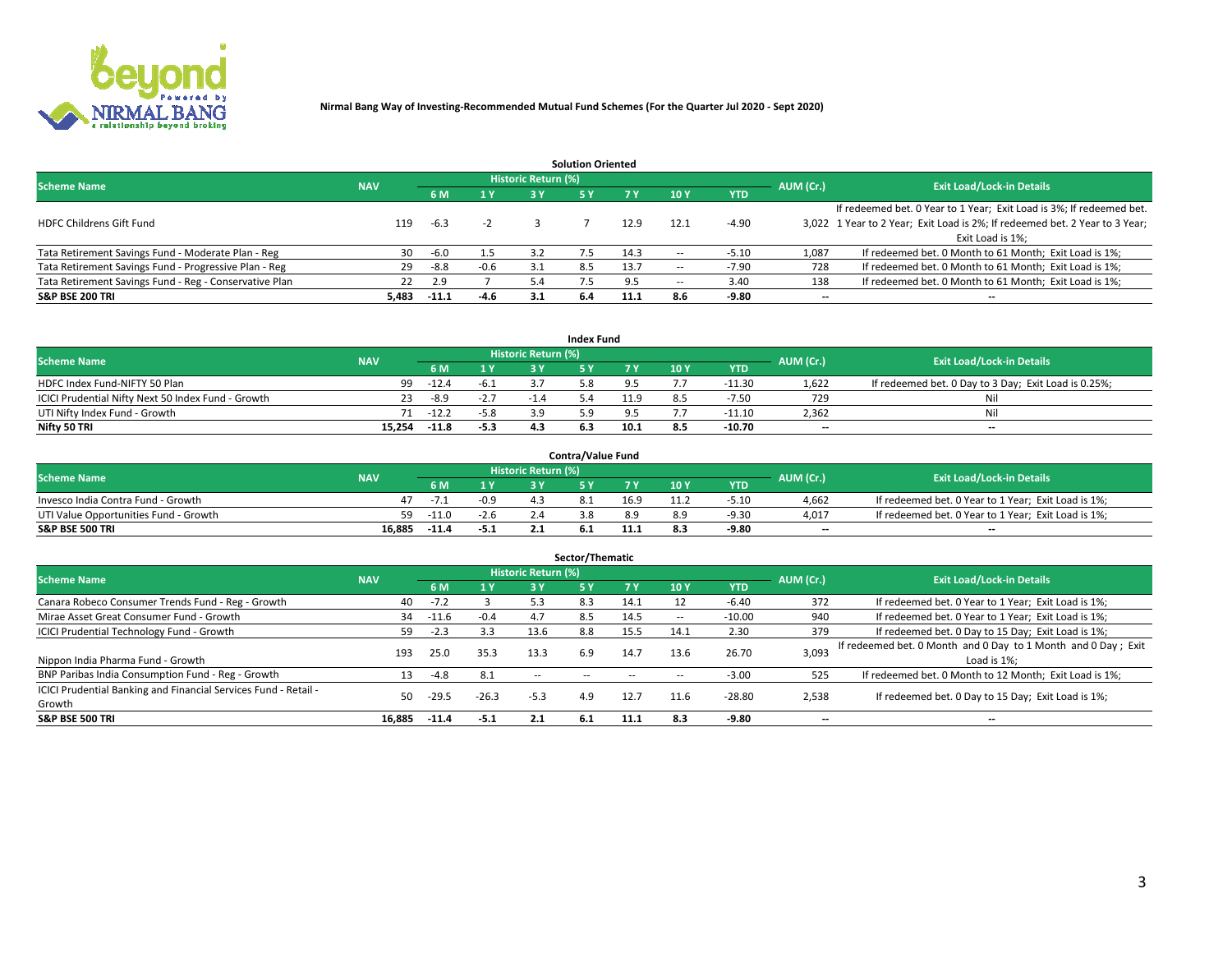

| <b>Dynamic Asset Allocation Funds</b>                   |                                                                |        |        |     |     |        |                          |            |                          |                                                          |  |  |  |  |  |
|---------------------------------------------------------|----------------------------------------------------------------|--------|--------|-----|-----|--------|--------------------------|------------|--------------------------|----------------------------------------------------------|--|--|--|--|--|
|                                                         | <b>Historic Return (%)</b><br><b>Scheme Name</b><br><b>NAV</b> |        |        |     |     |        |                          |            |                          |                                                          |  |  |  |  |  |
|                                                         |                                                                | 6 M    | 1 Y    |     |     |        | 10 <sub>Y</sub>          | <b>YTD</b> | AUM (Cr.)                | <b>Exit Load/Lock-in Details</b>                         |  |  |  |  |  |
| ICICI Prudential Balanced Advantage Fund - Reg - Growth | 36                                                             | -5.1   | 1.6    | 4.9 |     |        | 10.7                     | $-4.40$    | 25,409                   | If redeemed bet. 0 Year to 1 Year; Exit Load is 1%;      |  |  |  |  |  |
| Invesco India Dynamic Equity Fund - Growth              | 29                                                             | $-4.7$ |        | 2.4 | 5.4 |        | 8.9                      | $-4.10$    | 741                      | If redeemed bet. 0 Month to 3 Month; Exit Load is 0.25%; |  |  |  |  |  |
| Nippon India Balanced Advantage Fund - Growth           | 90.                                                            | $-5.8$ | $-2.4$ | 2.6 |     | 10.4   | 8.9                      | $-5.00$    | 2,782                    | If redeemed bet. 0 Month to 12 Month; Exit Load is 1%;   |  |  |  |  |  |
| SBI Dynamic Asset Allocation Fund - Reg - Growth        | 13.                                                            | $-7.8$ | $-2.9$ |     |     | $\sim$ | $\overline{\phantom{a}}$ | $-6.80$    | 576                      | If redeemed bet. 0 Month to 12 Month; Exit Load is 1%;   |  |  |  |  |  |
| NIFTY 50 Hybrid Composite Debt 65:35 Index              | 10,281                                                         | $-3.6$ | 2.2    | 6.5 | 7.9 | 10.1   |                          | $-2.70$    | $\overline{\phantom{a}}$ |                                                          |  |  |  |  |  |

| <b>Hybrid Aggressive</b>                        |            |                                  |        |     |               |        |      |              |                          |                                                        |  |  |  |  |
|-------------------------------------------------|------------|----------------------------------|--------|-----|---------------|--------|------|--------------|--------------------------|--------------------------------------------------------|--|--|--|--|
| <b>Scheme Name</b>                              | AUM (Cr.)  | <b>Exit Load/Lock-in Details</b> |        |     |               |        |      |              |                          |                                                        |  |  |  |  |
|                                                 | <b>NAV</b> | 6 M                              | 1 Y    |     |               | 7 V    | 10Y  | <b>YTD</b>   |                          |                                                        |  |  |  |  |
| Canara Robeco Equity Hybrid Fund - Growth       | 166        | $-2.8$                           | 4.2    |     |               | 12 J   | 10.8 | $\cdot 1.50$ | 3,041                    | If redeemed bet. 0 Year to 1 Year; Exit Load is 1%;    |  |  |  |  |
| SBI Equity Hybrid Fund - Growth                 | 136        | $-7.6$                           | $-0.4$ |     |               |        | 10.5 | $-6.50$      | 30,192                   | If redeemed bet. 0 Month to 12 Month; Exit Load is 1%; |  |  |  |  |
| Mirae Asset Hybrid - Equity Fund - Reg - Growth |            | $-6.7$                           | $-0.9$ | 4.8 | $\sim$ $\sim$ | $\sim$ | --   | -5.70        | 3,468                    | If redeemed bet. 0 Year to 1 Year; Exit Load is 1%;    |  |  |  |  |
| ICICI Prudential Equity & Debt Fund - Growth    | 126        | $-11.3$                          | $-6.6$ |     |               |        |      | $-10.10$     | 17,615                   | If redeemed bet. 0 Year to 1 Year; Exit Load is 1%;    |  |  |  |  |
| NIFTY 50 Hybrid Composite Debt 65:35 Index      | 10.281     | -3.6                             | 2.2    | 6.5 |               | 10.1   |      | $-2.70$      | $\overline{\phantom{a}}$ | $- -$                                                  |  |  |  |  |

| Arbitrage Fund                             |            |    |      |     |                     |     |        |        |            |           |                                                          |  |  |  |
|--------------------------------------------|------------|----|------|-----|---------------------|-----|--------|--------|------------|-----------|----------------------------------------------------------|--|--|--|
| <b>Scheme Name</b>                         | <b>NAV</b> |    |      |     | Historic Return (%) |     |        |        |            | AUM (Cr.) | <b>Exit Load/Lock-in Details</b>                         |  |  |  |
|                                            |            |    | L M. | 3 M | 6 M                 |     |        |        | <b>YTD</b> |           |                                                          |  |  |  |
| IDFC Arbitrage Fund - Reg - Growth         |            | 25 | 0.4  | 3.8 | 3.9                 | 4.b |        |        | 4.20       | 8,237     | If redeemed bet. 0 Month to 1 Month; Exit Load is 0.25%; |  |  |  |
| Kotak Equity Arbitrage Fund - Reg - Growth |            | 28 | 0.3  |     |                     |     |        |        | 4.90       | 15,854    | If redeemed bet. 0 Day to 30 Day; Exit Load is 0.25%;    |  |  |  |
| Tata Arbitrage Fund - Reg - Growth         |            |    |      |     |                     | 5.6 | $\sim$ | $\sim$ | 5.80       | 2,062     | If redeemed bet. 0 Day to 30 Day; Exit Load is 0.25%;    |  |  |  |
| Nippon India Arbitrage Fund - Growth       |            | 20 |      | 4.8 |                     |     |        |        | 5.00       | 7.847     | If redeemed bet. 0 Month to 1 Month; Exit Load is 0.25%; |  |  |  |

| Overnight Fund                                      |            |     |     |                     |     |     |                          |                 |           |                                  |  |  |  |
|-----------------------------------------------------|------------|-----|-----|---------------------|-----|-----|--------------------------|-----------------|-----------|----------------------------------|--|--|--|
| <b>Scheme Name</b>                                  | <b>NAV</b> |     |     | Historic Return (%) |     |     | <b>YTM</b>               | Avg             | AUM (Cr.) | <b>Exit Load/Lock-in Details</b> |  |  |  |
|                                                     |            | 1W  | 2 W | 1 M                 | 3 M | 1Y  |                          | <b>Maturity</b> |           |                                  |  |  |  |
| Aditya Birla Sun Life Overnight Fund - Reg - Growth | 1,087      | 2.9 | 2.9 | 2.8                 | 2.9 |     | 3.25                     | $- -$           | 7,621     | Nil                              |  |  |  |
| HDFC Overnight Fund - Growth                        | 2,978      |     | 2.9 | 2.8                 | 2.8 |     | 3.18                     | $\sim$ $-$      | 13,989    | Nil                              |  |  |  |
| ICICI Prudential Overnight Fund - Reg - Growth      | 108        |     | 2.9 | 2.8                 | 2.8 |     | 3.19                     | $\sim$ $-$      | 10,011    | Nil                              |  |  |  |
| Nippon India Overnight Fund - Reg - Growth          | 108        | 3.0 |     | 2.8                 |     |     | 3.24                     | $\sim$ $-$      | 5,363     | Nil                              |  |  |  |
| Kotak Overnight Fund - Reg - Growth                 | 1,074      |     | 2.9 |                     | 2.9 |     | 3.18                     | --              | 6,183     | Nil                              |  |  |  |
| <b>CRISIL Liquid Fund Index</b>                     | $- -$      | 4.1 |     | 4.3                 | 4.8 | 5.7 | $\overline{\phantom{a}}$ | --              | $- -$     | --                               |  |  |  |

#### **Overnight Fund**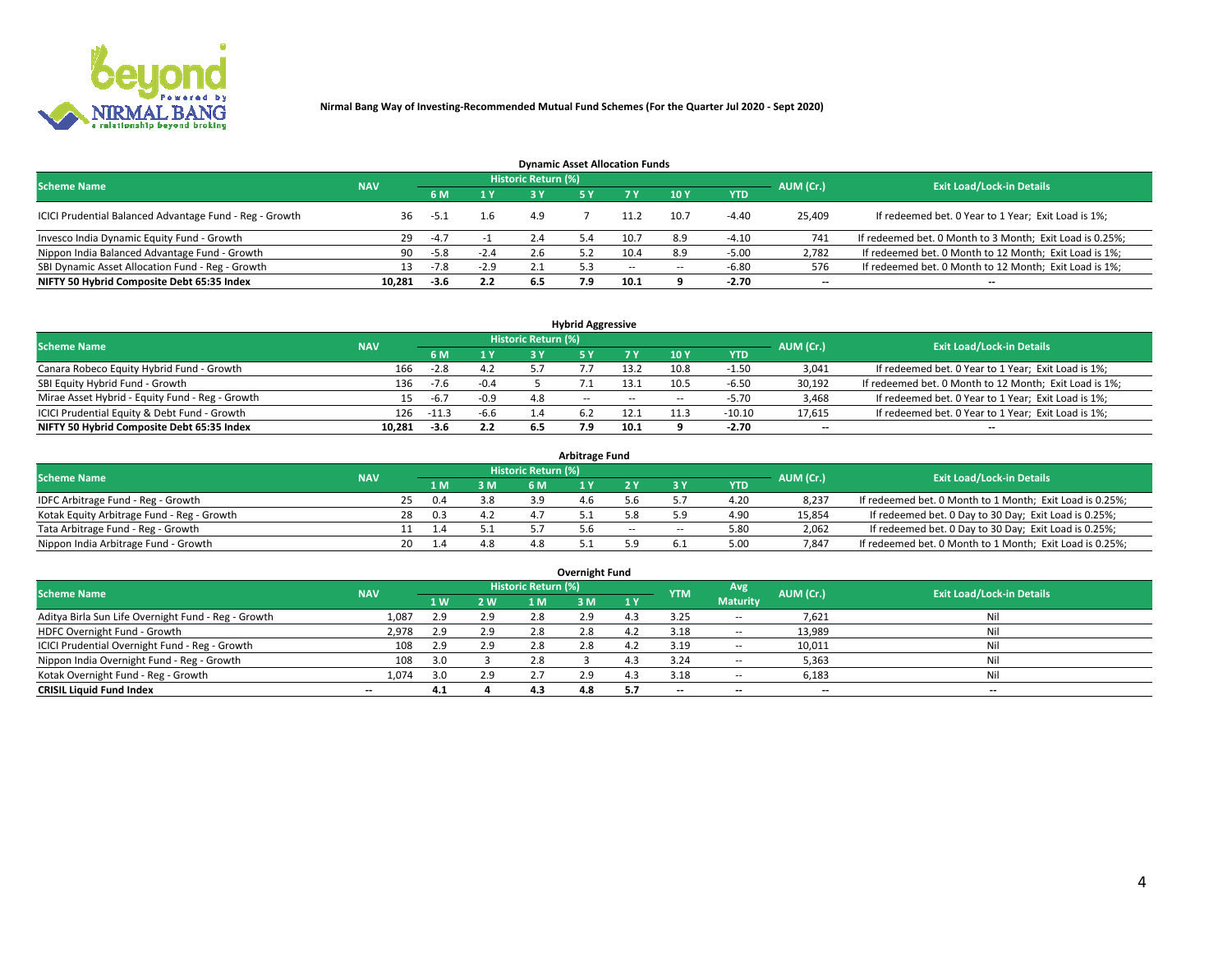

| <b>Liquid Funds</b>                              |            |                |     |                            |      |     |            |                 |           |                                  |  |  |  |  |
|--------------------------------------------------|------------|----------------|-----|----------------------------|------|-----|------------|-----------------|-----------|----------------------------------|--|--|--|--|
| <b>Scheme Name</b>                               | <b>NAV</b> |                |     | <b>Historic Return (%)</b> |      |     | <b>YTM</b> | Avg             | AUM (Cr.) | <b>Exit Load/Lock-in Details</b> |  |  |  |  |
|                                                  |            | 1 <sub>W</sub> | 2 W |                            | : M  | 1Y  |            | <b>Maturity</b> |           |                                  |  |  |  |  |
| Aditya Birla Sun Life Liquid Fund - Reg - Growth | 322        | 3.5            |     |                            |      |     | 4.06       | $\sim$ $-$      | 36,679    | *Ref Footnote                    |  |  |  |  |
| ICICI Prudential Liquid Fund - Reg - Growth      | 296        | 3.4            | 3.4 | 3.9                        |      |     | 4.07       | $\sim$ $-$      | 57,335    | *Ref Footnote                    |  |  |  |  |
| Kotak Liquid Fund - Reg - Growth                 | 4,051      | 3.4            | 3.4 | 3.9                        | 4.3  |     | 3.64       | $\sim$ $-$      | 36,040    | *Ref Footnote                    |  |  |  |  |
| Nippon India Liquid Fund - Growth                | 4,888      |                | 3.4 |                            | 4. . |     | 3.89       | $\sim$ $-$      | 30,604    | *Ref Footnote                    |  |  |  |  |
| Mahindra Manulife Liquid Fund - Reg - Growth     | 1,299      | २ ५            | 3.5 | 3.8                        |      |     |            | $\sim$ $-$      | 2,144     | *Ref Footnote                    |  |  |  |  |
| <b>CRISIL Liquid Fund Index</b>                  | $- -$      | 4.1            |     | 4.3                        | 4.8  | 5.7 | $- -$      | $- -$           | --        | $\hspace{0.05cm} \cdots$         |  |  |  |  |

| <b>Ultra Short Fund</b>                                                                                                              |       |      |      |     |  |       |                          |                 |                          |       |  |  |  |  |
|--------------------------------------------------------------------------------------------------------------------------------------|-------|------|------|-----|--|-------|--------------------------|-----------------|--------------------------|-------|--|--|--|--|
| <b>Historic Return (%)</b><br>Avg<br><b>Scheme Name</b><br>AUM (Cr.)<br><b>Exit Load/Lock-in Details</b><br><b>NAV</b><br><b>YTM</b> |       |      |      |     |  |       |                          |                 |                          |       |  |  |  |  |
|                                                                                                                                      |       | 1 M. | 3 M  |     |  |       |                          | <b>Maturity</b> |                          |       |  |  |  |  |
| HDFC Ultra Short Term Fund - Reg - Growth                                                                                            |       | 10.0 | 10.6 |     |  | $- -$ | 39.د                     | --              | 7,697                    |       |  |  |  |  |
| L&T Ultra Short Term Fund - Growth                                                                                                   |       | 6.3  | 8.7  |     |  |       | 4.38                     | $\sim$ $\sim$   | 1,960                    | Nil   |  |  |  |  |
| <b>NIFTY Ultra Short Duration Debt Index</b>                                                                                         | 4,143 |      | 7.5  | 6.8 |  |       | $\overline{\phantom{a}}$ | $- -$           | $\overline{\phantom{a}}$ | $- -$ |  |  |  |  |

| <b>Money Market Fund</b>                                |            |      |      |                     |      |       |                          |                 |           |                                  |  |  |  |  |
|---------------------------------------------------------|------------|------|------|---------------------|------|-------|--------------------------|-----------------|-----------|----------------------------------|--|--|--|--|
| <b>Scheme Name</b>                                      | <b>NAV</b> |      |      | Historic Return (%) |      |       | <b>YTM</b>               | Avg             | AUM (Cr.) | <b>Exit Load/Lock-in Details</b> |  |  |  |  |
|                                                         |            | 1 M  | 3 M  | 6 M                 |      | 3 Y   |                          | <b>Maturity</b> |           |                                  |  |  |  |  |
| Aditya Birla Sun Life Money Manager Fund - Reg - Growth | 277        | 9.7  |      | -8.7                |      |       | 4.91                     | $\sim$          | 9,214     | Nil                              |  |  |  |  |
| HDFC Money Market Fund - Growth                         | 4,299      | 10.0 | 11.8 | 8.8                 | -8.1 |       | 4.76                     | $\sim$ $-$      | 8,422     | Nil                              |  |  |  |  |
| Tata Money Market Fund - Reg - Growth                   | 3,535      | 8.9  | 10.4 | 8.3                 |      |       |                          | $- -$           | 424       | Nil                              |  |  |  |  |
| <b>CRISIL Liquid Fund Index</b>                         | $- -$      | 4.3  | 4.8  | 57                  |      | $- -$ | $\overline{\phantom{a}}$ | $- -$           | $-$       | $- -$                            |  |  |  |  |

|                                       |            |       |      |                     | <b>Short Term Fund</b> |     |      |                 |           |                                  |
|---------------------------------------|------------|-------|------|---------------------|------------------------|-----|------|-----------------|-----------|----------------------------------|
| <b>Scheme Name</b>                    | <b>NAV</b> |       |      | Historic Return (%) |                        |     | YTM  | Avg             | AUM (Cr.) | <b>Exit Load/Lock-in Details</b> |
|                                       |            | 1 M . | 3 M  | 6 M                 |                        | 2V  |      | <b>Maturity</b> |           |                                  |
| HDFC Short Term Debt Fund - Growth    |            | 31.2  | 24   |                     |                        | 8.9 | 7.Zb | $\sim$ $-$      | 11,138    | M                                |
| Nippon India Short Term Fund - Growth | 39         | 22.9  | 18.9 |                     | 10.5                   |     |      | $\sim$ $-$      | 6,825     | N                                |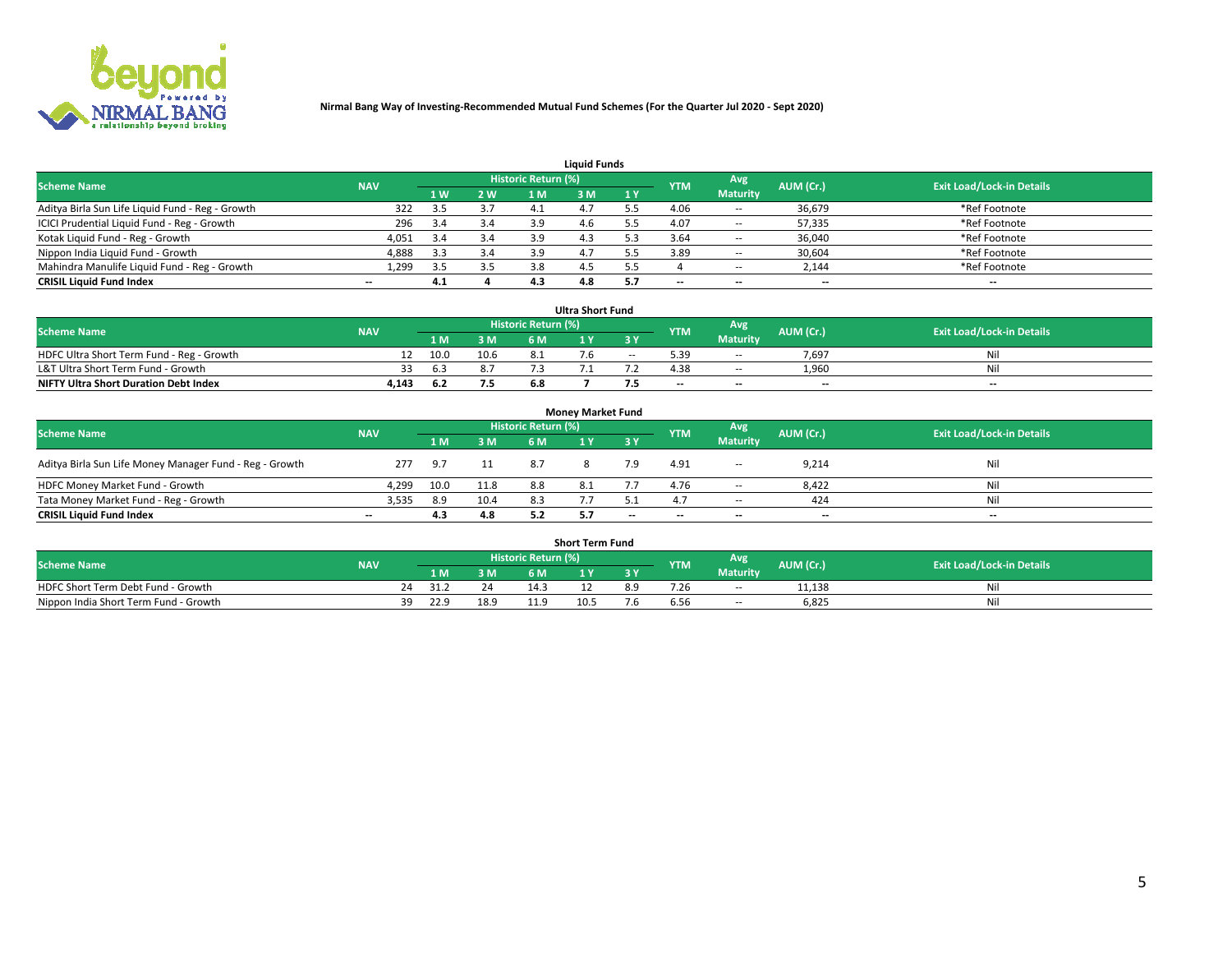

| <b>Low Duration Fund</b>                  |            |      |                 |                     |     |     |            |                 |           |                                  |  |  |  |  |
|-------------------------------------------|------------|------|-----------------|---------------------|-----|-----|------------|-----------------|-----------|----------------------------------|--|--|--|--|
| <b>Scheme Name</b>                        | <b>NAV</b> |      |                 | Historic Return (%) |     |     | <b>YTM</b> | Avg             | AUM (Cr.) | <b>Exit Load/Lock-in Details</b> |  |  |  |  |
|                                           |            | L M. | 3 M             | 6 M                 |     | 3 Y |            | <b>Maturity</b> |           |                                  |  |  |  |  |
| Axis Treasury Advantage Fund - Growth     | 2.329      | 15.2 | 13.6            | Q 3                 | 8.8 |     |            | $\sim$ $-$      | 4,955     | Nil                              |  |  |  |  |
| Canara Robeco Savings Fund - Reg - Growth |            | 11.3 | 11 <sub>0</sub> |                     |     |     | 4.62       | $\sim$ $-$      | 1,049     | Nil                              |  |  |  |  |
| IDFC Low Duration Fund - Reg - Growth     | 29.        | 14.6 |                 |                     | 8.6 |     | 4.59       | <b>COLUM</b>    | 4,575     | Nil                              |  |  |  |  |

| <b>Banking &amp; PSU Bond Funds</b>                 |            |    |      |      |                     |  |     |            |                 |           |                                  |  |  |  |
|-----------------------------------------------------|------------|----|------|------|---------------------|--|-----|------------|-----------------|-----------|----------------------------------|--|--|--|
| <b>Scheme Name</b>                                  | <b>NAV</b> |    |      |      | Historic Return (%) |  |     | <b>YTM</b> | Avg             | AUM (Cr.) | <b>Exit Load/Lock-in Details</b> |  |  |  |
|                                                     |            |    | 1 M. | 3 M  | 6 M                 |  |     |            | <b>Maturity</b> |           |                                  |  |  |  |
| HDFC Banking and PSU Debt Fund - Reg - Growth       |            |    | 28.6 | 22.4 |                     |  | 8.5 | 6.94       | $\sim$ $-$      | 6.416     | Ni                               |  |  |  |
| Kotak Banking and PSU Debt Fund - Reg - Growth      |            | 49 | 28.0 | 24.1 | 14.2                |  |     |            | $\sim$ $-$      | 7.146     | Ni                               |  |  |  |
| Nippon India Banking & PSU Debt Fund - Reg - Growth |            | 16 | 25.7 | 23.9 |                     |  |     | 5.65       | --              | 5.211     | Νi                               |  |  |  |

| <b>Corporate Bond Funds</b>                         |            |      |      |                            |      |     |            |                 |           |                                                         |  |  |  |  |
|-----------------------------------------------------|------------|------|------|----------------------------|------|-----|------------|-----------------|-----------|---------------------------------------------------------|--|--|--|--|
| <b>Scheme Name</b>                                  | <b>NAV</b> |      |      | <b>Historic Return (%)</b> |      |     | <b>YTM</b> | Avg             | AUM (Cr.) | <b>Exit Load/Lock-in Details</b>                        |  |  |  |  |
|                                                     |            | 1 M  | 3 M  | 6 M                        |      | 3 Y |            | <b>Maturity</b> |           |                                                         |  |  |  |  |
| ICICI Prudential Corporate Bond Fund - Reg - Growth |            | 26.9 | 23.8 | 14.2                       |      | 8.h | 6.35       | --              | 15.799    |                                                         |  |  |  |  |
| L&T Triple Ace Bond Fund - Reg - Growth             | 56         | 31.6 | 36.9 | 20.1                       |      |     | 6.71       | $\sim$ $-$      | 3,871     | If redeemed bet. 0 Month to 3 Month; Exit Load is 0.5%; |  |  |  |  |
| Kotak Corporate Bond Fund - Std - Growth            | 2,809      | 24.3 | 18.9 |                            | 10.6 |     |            | $\sim$ $-$      | 4.607     | Nil                                                     |  |  |  |  |

| <b>Credit Risk Fund</b>                    |            |    |      |      |                            |      |       |            |                     |                                                           |                                                           |  |
|--------------------------------------------|------------|----|------|------|----------------------------|------|-------|------------|---------------------|-----------------------------------------------------------|-----------------------------------------------------------|--|
| <b>Scheme Name</b>                         | <b>NAV</b> |    |      |      | <b>Historic Return (%)</b> |      |       | <b>YTM</b> | Avg                 | AUM (Cr.)                                                 | <b>Exit Load/Lock-in Details</b>                          |  |
|                                            |            |    | 1 M  | 3 M  | 6 M                        |      | 73 Y. |            | <b>Maturity</b>     |                                                           |                                                           |  |
| ICICI Prudential Credit Risk Fund - Growth |            | 22 | 26.4 | 13.7 |                            | 10.1 | 7.9   | 9.29       | $\sim$ $-$          | 6,562                                                     | If redeemed bet. 0 Year to 1 Year; Exit Load is 1%;       |  |
| HDFC Credit Risk Debt Fund - Reg - Growth  |            |    | 37.6 | 13.8 |                            | 9.2  |       | 10.53      |                     | 6,309                                                     | If redeemed bet. 0 Month to 12 Month; Exit Load is 1%; If |  |
|                                            |            |    |      |      |                            |      |       |            | $\sim$ $-$          |                                                           | redeemed bet. 12 Month to 18 Month; Exit Load is 0.5%;    |  |
|                                            |            |    |      |      |                            |      |       |            |                     |                                                           | If redeemed bet. 0 Month to 12 Month; Exit Load is 3%; If |  |
| SBI Credit Risk Fund - Growth              |            | 33 | 25.2 | 14.5 |                            | 8.8  | 6.7   | 8.77       | 3,895<br>$\sim$ $-$ | redeemed bet. 12 Month to 24 Month; Exit Load is 1.5%; If |                                                           |  |
|                                            |            |    |      |      |                            |      |       |            |                     |                                                           | redeemed bet. 24 Month to 36 Month; Exit Load is 0.75%;   |  |

| <b>Floater Fund</b>                      |            |  |                     |    |     |      |     |            |                 |           |                                                         |  |
|------------------------------------------|------------|--|---------------------|----|-----|------|-----|------------|-----------------|-----------|---------------------------------------------------------|--|
| <b>Scheme Name</b>                       | <b>NAV</b> |  | Historic Return (%) |    |     |      |     |            | Avg             | AUM (Cr.) | <b>Exit Load/Lock-in Details</b>                        |  |
|                                          |            |  | 1 M                 | ЗM | 6 M | . .  | י כ | <b>YTM</b> | <b>Maturity</b> |           |                                                         |  |
| Nippon India Floating Rate Fund - Growth |            |  | 28.                 | 24 |     | 11.7 |     |            | $\sim$ $-$      | 11.636    | If redeemed bet. 0 Month to 1 Month; Exit Load is 0.5%; |  |